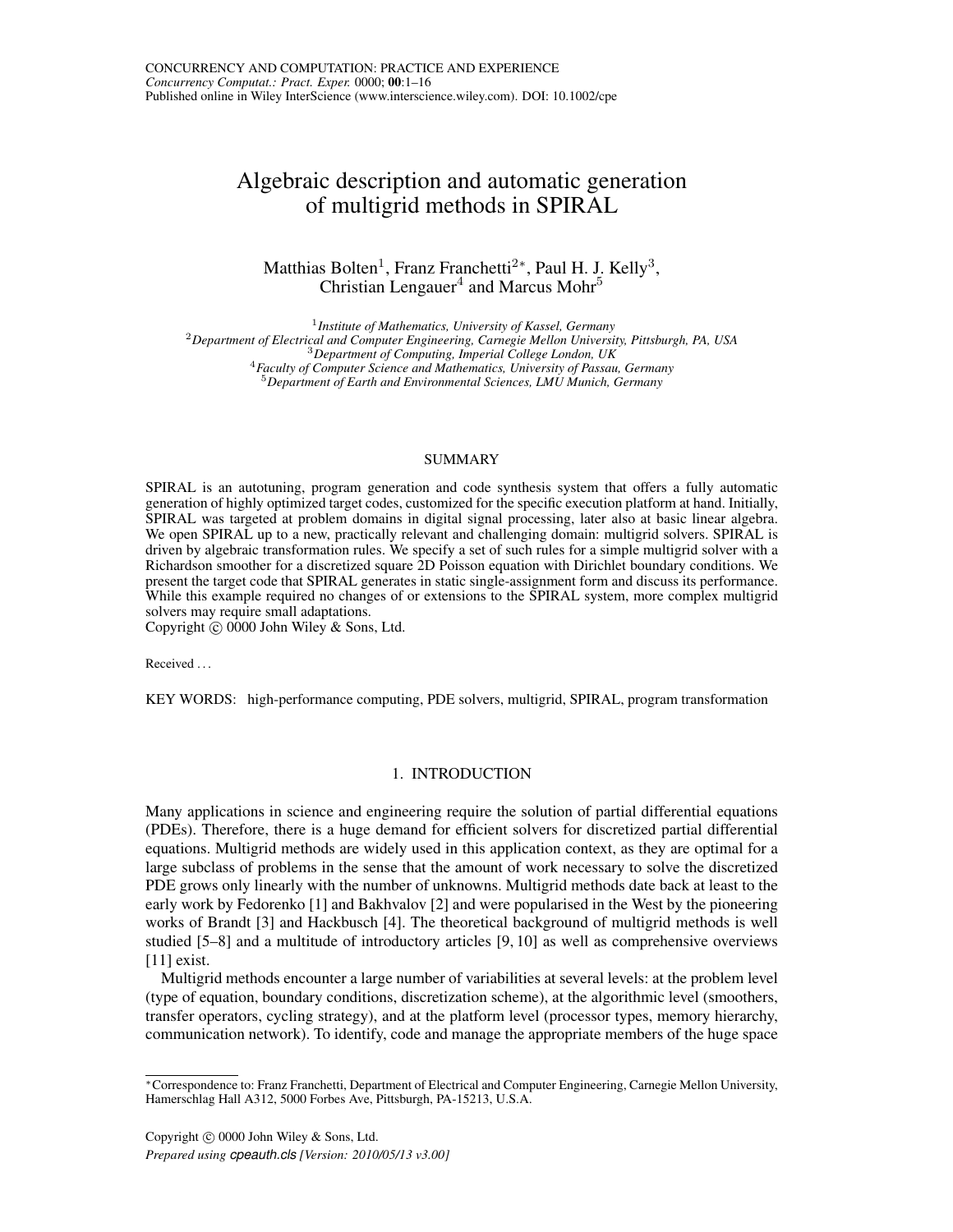of possible variants efficiently, we would like to use the autotuning, program generation and code synthesis system SPIRAL [12, 13] for the automatic generation of multigrid solvers. SPIRAL has been used successfully in other limited but well delineated domains, in particular signal processing. Here, we provide a proof of concept that the SPIRAL approach can effectively be applied to the domain of multigrid methods. At this point, we can demonstrate that straightforward, performancecompetitive code of a full-fledged—albeit simple—multigrid solver can be generated completely automatically. Based on this, we claim that more sophisticated solvers and more sophisticated optimizations can follow.

We limit ourselves to constant coefficient problems in the unit square, resulting in systems whose system matrix is Toeplitz. The Toeplitz structure allows for a straightforward formulation of multigrid in the language of linear algebra that is suitable for implementation using SPIRAL. Multigrid methods for Toeplitz matrices have been studied by Fiorentino and Serra [14, 15] and by Serra-Capizzano [16].

Multigrid methods consist of a smoother and a multilevel representation of the solution at the finest level, and of the error on the coarser levels. This multilevel representation poses challenges for the implementation on modern computer architectures. On the one hand, the amount of work is relatively small compared to the number of memory accesses, i.e., multigrid has a low arithmetic intensity. On the other hand, the memory access pattern—while being highly structured—is usually not optimized automatically by the compiler. Thus, the use of a program generator for multigrid methods that incorporates domain-specific optimizations has potential, which we explore.

In summary, we make the following contributions:

- We show how the mathematical formulation of the multigrid method, using structured sparse matrix operators, can be used by SPIRAL to generate efficient code and that, by exploiting this representation, we enable a rich set of further optimizations.
- Concretely, we observe that the mathematical formulation of a multigrid solver with a Richardson smoother for a discretized square 2D Poisson equation with Dirichlet boundary conditions is precisely in the form that SPIRAL needs as input. In particular, the multigrid solver can be expressed as sparse matrix vector multiplication described as parameterized recursive decomposition.
- We propose, as a proof of concept, a set of equational transformation rules for a multigrid solver that enable SPIRAL to generate optimized static single-assignment target code. The resulting scalar C code is highly optimized and mirrors code properties and style found in high-performance computational mathematical libraries.
- We present performance results of this code on an Intel SandyBridge platform that demonstrate the potential of our proposed approach.

For this particular example, no changes or extensions had to be made to the SPIRAL system – the current formal language is sufficient to capture the example. For more complicated multigrid solvers, extensions may be required.

The paper is structured as follows. In Section 2 the SPIRAL program generation and code synthesis systems as well as the signal processing language SPL are described. Multigrid methods for structured grids are introduced in Section 3 and described using matrix notation. This matrix notation is used in Section 4 to derive an algebraic description that is suitable for an implementation in the functional language SPL. The necessary breakdown rules are provided in Section 5. The resulting expansion of a small example, as well as first performance results, can be found in Section 6. Finally, we conclude and provide a discussion of possible future work.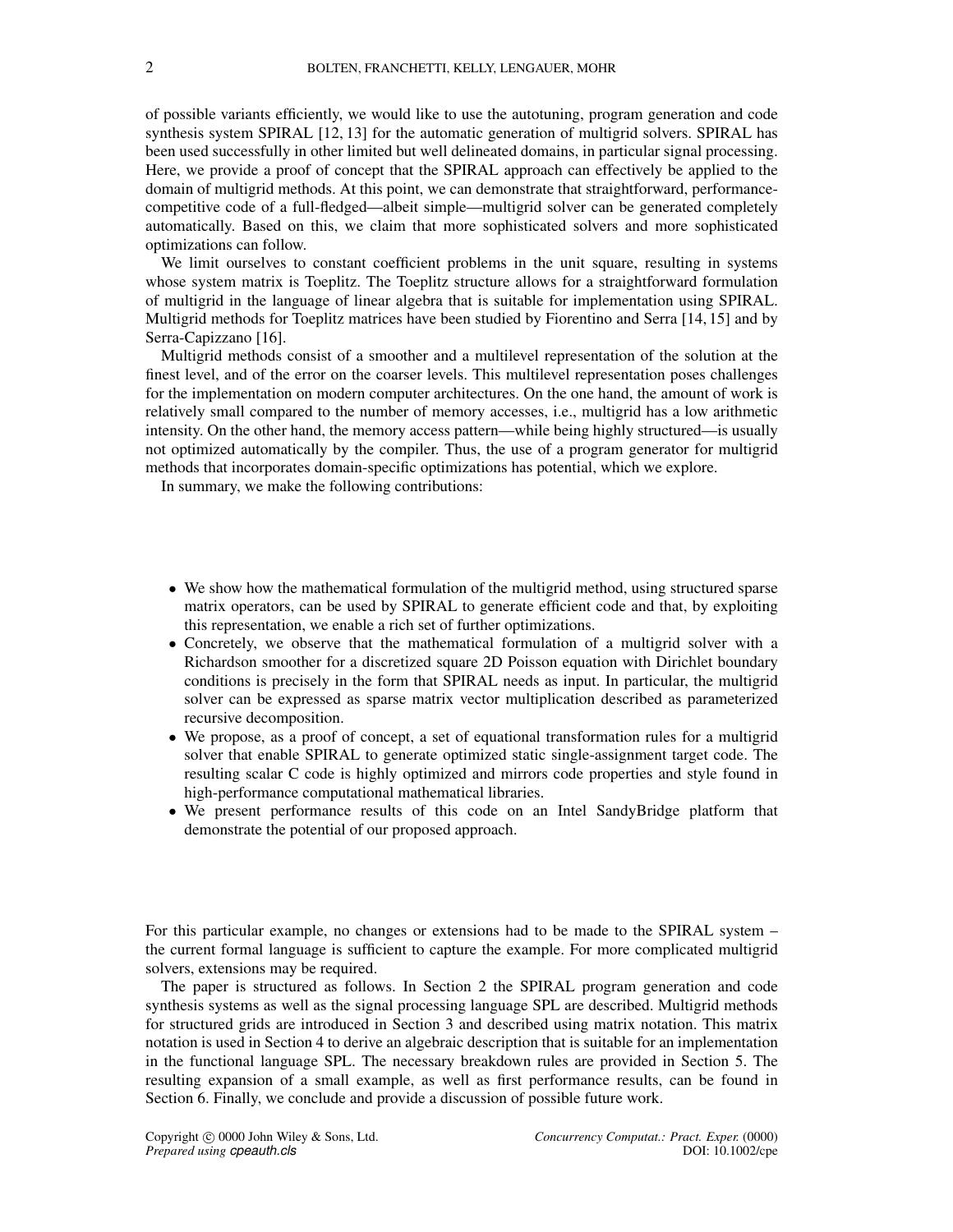## 2. SPIRAL

## *2.1. Overview*

The SPIRAL<sup>†</sup> autotuning, program generation and code synthesis system [12,13] has demonstrated that it is possible to synthesize automatically high-quality implementations of mathematical kernels from high-level specifications [17].

So far, the problems targeted by SPIRAL have been in the domain of digital signal processing (DSP) algorithms, e.g., linear transforms [13] like the ubiquitous discrete Fourier transform, filters, the wavelet transform, and other DSP kernels such as Viterbi decoders [18], the image formation algorithm in synthetic aperture radar (SAR) [19], space-time adaptive processing (STAP), and components of JPEG 2000. A further domain explored is basic linear algebra [20]. Target platforms include mobile devices, multicore and manycore CPUs [21], SIMD vector extensions [22], the Cell BE processor [23], FPGAs [24], and GPUs. SPIRAL has demonstrated that it can be configured in minimal time for novel architectures and produce code competitive with the best human-produced code.

## *2.2. SPIRAL's Signal Processing Language (SPL)*

SPIRAL's Signal Processing Language (SPL) [25] extends the Kronecker Product Formalism [26] that was initially developed to capture fast algorithms for signal processing transforms like the discrete Fourier transform [21], sine/cosine transforms, and the Walsh-Hadamard transform [13].

The key idea of SPL is to represent linear transforms as matrix-vector products, where the input and output is a vector and the operation is given by the matrix. Direct application of the matrixvector product would require  $O(n^2)$  operations for a problem of size n. However, for fast algorithms, the matrix can be factorized into  $O(\log n)$  sparse matrices with  $O(n)$  non-zero elements, leading to  $O(n \log n)$  operations. Since the matrix factorization does not depend on the input or output vector, they are dropped in SPL, which makes SPL a *declarative*, *point-free* representation of algorithms for linear transforms.

Consider the 4-point discrete Fourier transform (DFT). As shown in (1), it can be represented as a  $4 \times 4$  matrix of  $4^{\text{th}}$  roots of unity and can be factorized into 4 sparse matrices with  $O(n)$  entries (8 entries for size 4),

|  | $\begin{bmatrix} 1 & 1 & 1 & 1 \\ 1 & i & -1 & -i \\ 1 & -1 & 1 & -1 \\ 1 & -i & -1 & i \end{bmatrix} = \begin{bmatrix} 1 & 0 & 1 & 0 \\ 0 & 1 & 0 & 1 \\ 1 & 0 & -1 & 0 \\ 0 & 1 & 0 & -1 \end{bmatrix} \begin{bmatrix} 1 & 0 & 0 & 0 \\ 0 & 1 & 0 & 0 \\ 0 & 0 & 1 & 0 \\ 0 & 0 & 0 & i \end{bmatrix} \begin{bmatrix} 1 & 1 & 0 & 0 \\ 1 & -1 & 0 & 0 \\ 0 & 0 & 1 & 1 \\ 0 &$ |  |  |  |  |  |  |  |  |  |  |
|--|----------------------------------------------------------------------------------------------------------------------------------------------------------------------------------------------------------------------------------------------------------------------------------------------------------------------------------------------------------------------------------|--|--|--|--|--|--|--|--|--|--|
|  |                                                                                                                                                                                                                                                                                                                                                                                  |  |  |  |  |  |  |  |  |  |  |
|  |                                                                                                                                                                                                                                                                                                                                                                                  |  |  |  |  |  |  |  |  |  |  |
|  |                                                                                                                                                                                                                                                                                                                                                                                  |  |  |  |  |  |  |  |  |  |  |

Multiplication of the DFT matrix of size n, denoted by  $DFT_n$ , with a signal vector x of length n leads to the Fourier transform of the signal vector,  $y = DFT_n x$ . The fast Fourier transform (FFT) is obtained by successive multiplication of the signal vector with the four factors of the DFT matrix, i.e., by performing four sparse vector multiplications instead of a single but dense one, and by applying this factorization recursively. The small size and simplicity of SPL enables a highly concise specification of the four factors. For the above example of a 4-point DFT, the SPL expression is given by

$$
\text{DFT}_{mn} \to (\text{DFT}_m \otimes I_n) \text{T}_n^{mn} (I_m \otimes \text{DFT}_n) L_m^{mn}, \tag{2}
$$

the famous general radix *Cooley-Tukey* factorization of a discrete Fourier transform of size m·n into  $m$  discrete Fourier transforms of size  $n$ , followed by the application of the twiddle factors, followed by n discrete Fourier transforms of size  $m$  [26]. For our purposes, the exact definitions of the components of  $(2)$  are not important. The key to  $(2)$  is that it is written as a so-called breakdown rule using "→" instead of "=" and that the Kronecker product "⊗", see below, is used to construct the sparse matrices from smaller DFTs and the identity matrix  $I_n$ . This expresses both repetition and provides recursion needed for efficient implementations [13].

<sup>†</sup>www.spiral.net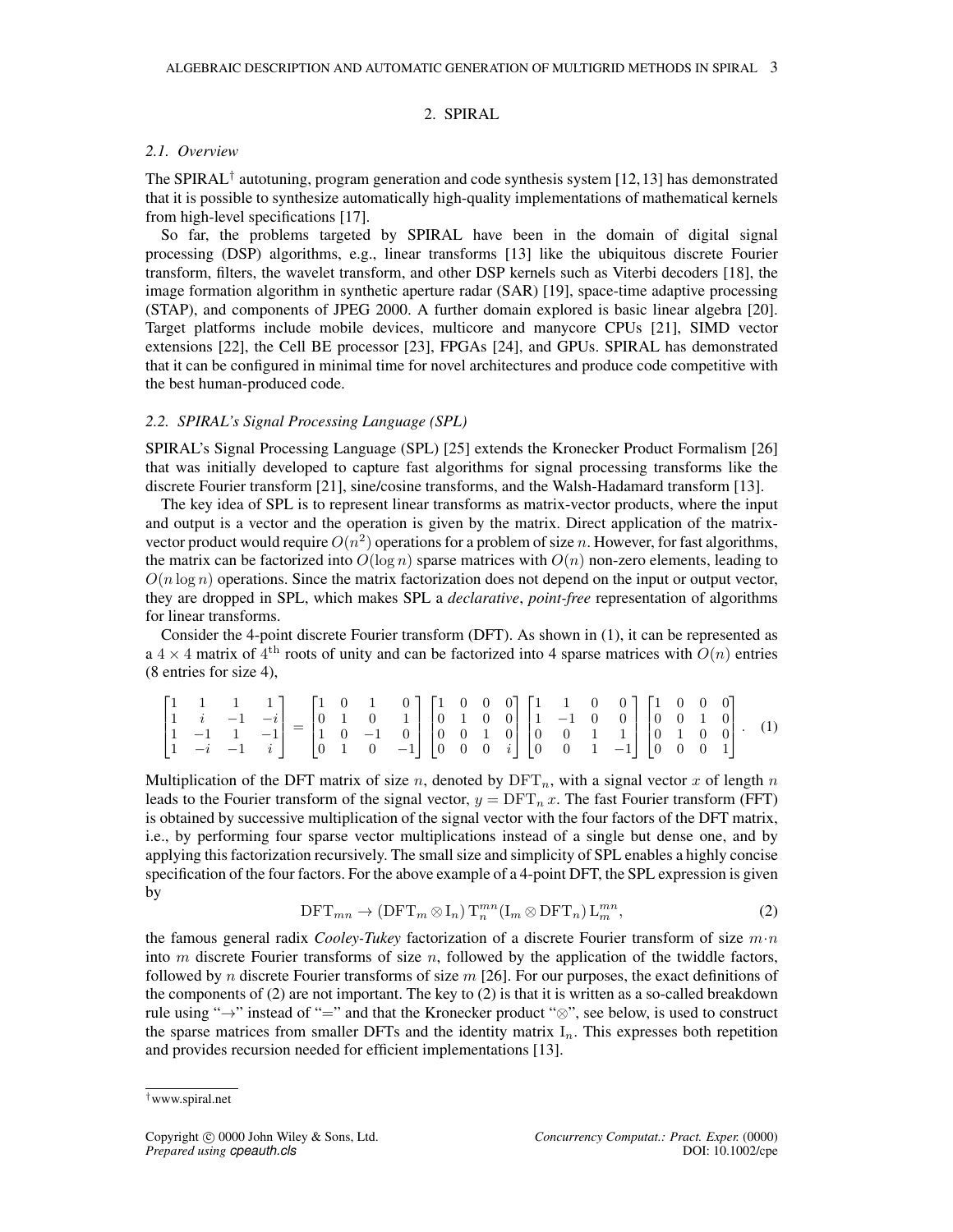Multigrid methods can be viewed as parameterized linear operators, and can be expressed in SPL with minimal extensions to the language. The core contribution of this paper is to develop this SPL representation of a prototypical multigrid method. SPL is a machine-readable (LISP-like) language that mirrors the usual mathematical notation for matrices and vectors, and their associated operators and operations. We will use the mathematical notation to show the full description of multigid methods in SPL.

Let us now define the mathematical notation for SPL. An  $m \times n$  matrix A is denoted by  $A_{m \times n}$ , but the subscript is dropped whenever the size is clear from the context. We write  $I_n$  for the  $n \times n$ identity matrix.  $0_n$  is the  $n \times n$  zero matrix. The *Kronecker product* of matrices  $A_{m \times n}$  and  $B_{p \times q}$  is defined as

$$
A_{m \times n} \otimes B_{p \times q} = [a_{k,\ell}B], \quad \text{for } A_{m \times n} = [a_{k,\ell}] .
$$

It replaces every entry  $a_{k,\ell}$  of  $A_{m\times n}$  by a block  $a_{k,\ell}B$  resulting in a matrix of dimensions  $mp \times nq$ . Most important are the cases in which A or B is the identity. Tridiag<sub>n</sub> $(a, b, c)$  is a tridiagonal matrix given by

$$
\operatorname{Tridiag}_n(a,b,c) = \begin{bmatrix} b & c & & \\ a & b & c & \\ & \ddots & \ddots & \ddots & \\ & & a & b & c \\ & & & a & b \end{bmatrix} \in \mathbb{R}^{n \times n}.
$$

In SPIRAL, a tridiagonal matrix is represented as a zero-extended filter [13], which is a signal processing construct already available in SPIRAL and which, thus, can be reused out of context. For two compatible matrices A and B, we denote *horizontal stacking* by

$$
\left[ \begin{array}{c|c} A & B \end{array} \right]
$$

and *vertical stacking* by

$$
\left[\begin{array}{c} A \\ \hline B \end{array}\right].
$$

We denote the *n*-dimensional canonical basis vector with a 1 at the *i*th location by  $e_i^n$ . A *gather matrix*  $G_{b,s}^{n\times N}$  is an  $n \times N$  matrix and gathers data from the input vector  $x=(x_0,\ldots,x_{N-1})^T\in\mathbb{R}^N$ starting at base  $b$  with stride  $s$ , i.e., resulting in the vector

$$
(x_b, x_{b+s}, \ldots, x_{b+(n-1)s})^T \in \mathbb{R}^n.
$$

A *scatter matrix*  $S_{b,s}^{N\times n}$  performs the inverse operation of  $G_{b,s}^{n\times N}$  and scatters the entries  $x_i$  of a vector  $x = (x_i)_{0 \le i \le n} \in \mathbb{R}^n$  into a vector  $y \in \mathbb{R}^N$  at locations  $b + is, 0 \le i \le n$  while setting all other elements of  $y$  to 0. Formally,

$$
S_{b,s}^{N\times n} = \begin{bmatrix} e_b^N & \vert & e_{b+s}^N \end{bmatrix} \dots \begin{bmatrix} e_{b+(n-1)s}^N \end{bmatrix} \quad \text{and} \quad G_{b,s}^{n\times N} = \left( S_{b,s}^{N\times n} \right)^T.
$$

Using the usual arithmetic operations for matrices, the matrices defined above can be combined to form *matrix formulas*. In particular, we use the operations

$$
A + B
$$
,  $A \cdot B$ ,  $A \otimes B$ , and  $\prod_{i=0}^{k-1} A_i$ 

for compatible matrices  $A$ ,  $B$ , and  $A_i$ . Such matrix formulas represent a data flow graph that SPIRAL translates into highly efficient code.

In SPIRAL, algorithms are defined via breakdown rules. A *breakdown rule* breaks a *non-terminal* (a symbol that is not yet fully, i.e., *terminally*, expanded) into smaller non-terminals of equal or different type and provides a matrix formula that expresses the initial non-terminal as an SPL expression parameterized by the smaller non-terminals. *Termination rules* explain a non-terminal in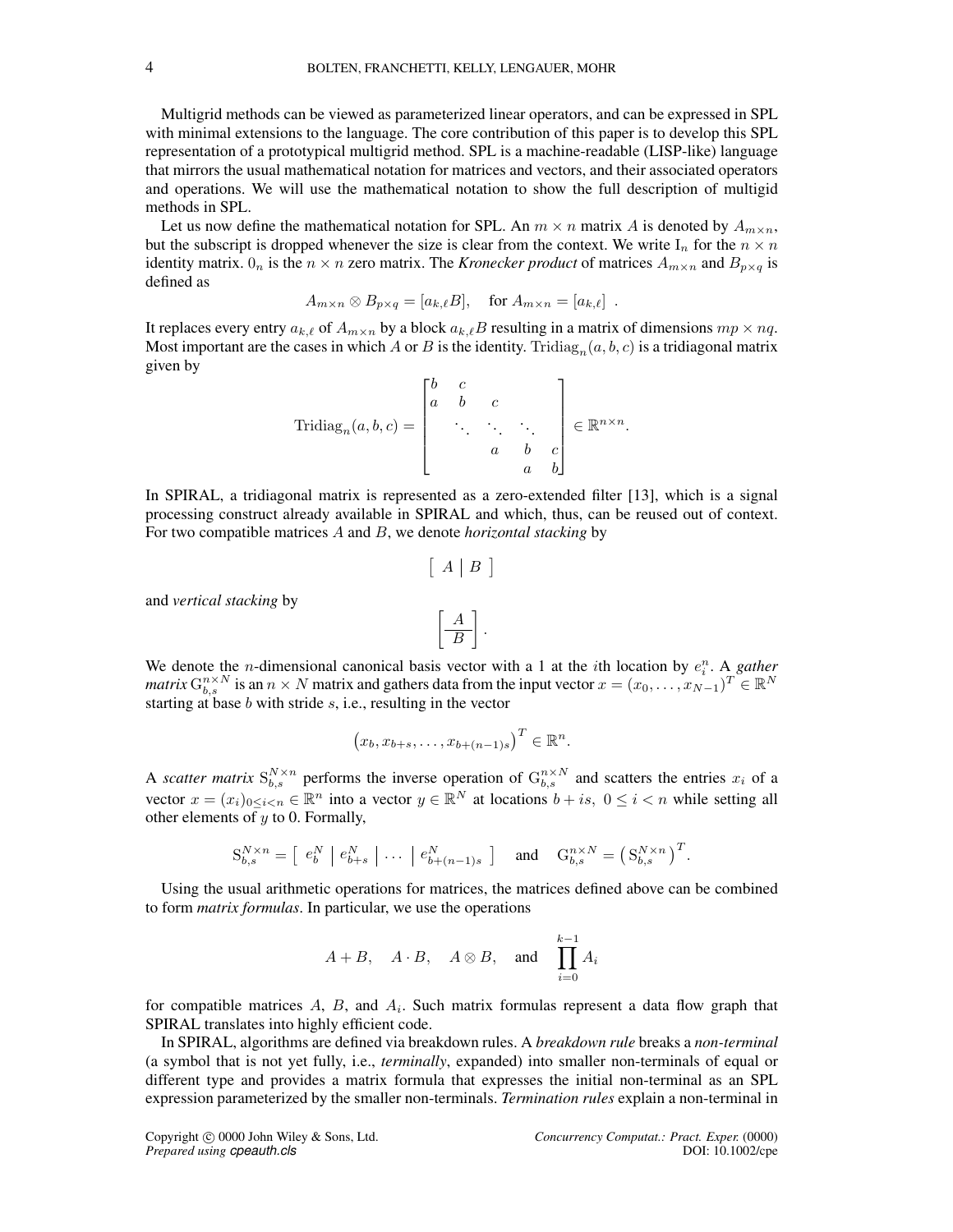terms of an SPL formula. A *rewriting system* expands a *specification* given as a non-terminal using breakdown rules and termination rules until all non-terminals are *terminated*, i.e., nothing is left to be expanded. By recursively substituting the SPL expressions for the respective non-terminals, SPIRAL derives an SPL formula for the initial non-terminal (the specification). This process may require a backtracking search, as more than one breakdown rule may match a given non-terminal, but not all non-terminals can be terminated. An example of such a breakdown rule is the Kronecker product identity

$$
A_n \otimes B_n = (A_n \otimes I_n) \cdot (I_n \otimes B_n).
$$

SPL defines a non-terminal Tensor(., .) and a breakdown rule

$$
Tensor(A_n, B_n) \to (A_n \otimes I_n) \cdot (I_n \otimes B_n). \tag{3}
$$

In this case, SPIRAL first expands the child non-terminals  $A_n$  and  $B_n$  completely via their respective rules and eventually substitutes the resulting expressions for  $A_n$  and  $B_n$  into (3) to build the final SPL expression for Tensor $(A_n, B_n) = A_n \otimes B_n$ .

Next, we explain how SPL (matrix) formulas are translated to code by SPIRAL's *SPL compiler* [25]. Table I shows how to translate matrix formula fragments to basic sequential loop code. These translation rules are applied recursively until the complete formula is translated to code. This is only the first step in code translation and optimization. SPIRAL then applies loop optimizations [27] and basic block optimizations [25] to obtain the final code. However, these additional optimizations are beyond the scope of this paper.

## 3. MULTIGRID METHODS

Multigrid methods are used to solve linear systems of the form

$$
Ax = b, \quad A \in \mathbb{R}^{n \times n}, \ x, b \in \mathbb{R}^n,
$$
\n<sup>(4)</sup>

usually arising from the discretization of a partial differential equation (PDE). Unlike direct solvers like Gaussian elimination, multigrid methods are iterative: starting from an initial guess  $x^{(0)}$ , they yield a sequence of approximations  $x^{(k)}$ ,  $k = 0, 1, \ldots$ . The efficacy of multigrid methods relies on the following observation: if a few iterations of a simple iterative method, like Gauss-Seidel, are applied to a linear system arising from the discretization of an elliptic PDE, the error is not reduced very efficiently, but it is smooth. As a consequence, this error can be represented very well using fewer degrees of freedom on a coarser discretization mesh, and so can be the residual that is given by  $r = b - Ax$ . The error is given as the solution of the system

$$
Ae = r
$$

and, as the error is smooth and well represented on a coarser discretization mesh, this equation can be solved on the coarser grid. This reduces the number of unknowns substantially: in the case of geometric multigrid methods, like the ones considered in this work, a factor of 4 in 2D and 8 in 3D is common. After the coarse-grid solution has been obtained, the approximation of the error is transferred back to the fine grid and the current approximation of the solution is updated by adding the interpolated coarse-grid error. To get rid of high-frequency error components that are introduced by this update, a second round of smoothing steps is performed. This procedure can be applied recursively until the number of unknowns is small enough to solve the system either directly or accurately enough using a simple iterative method. In contrast to many other iterative methods, multigrid methods are optimal in the sense that the convergence rate, i.e., the decay of the norm of the residual, is linear and independent of the system size for a large class of problems. This class includes, e.g., finite difference or finite element discretizations of elliptic PDEs defined on sufficiently smooth domains. As these discretizations result in sparse system matrices, the cost of each iteration is  $\mathcal{O}(n)$ . As a result, the overall cost of reducing the residual by a given factor is linear in the data size and, thus, optimal.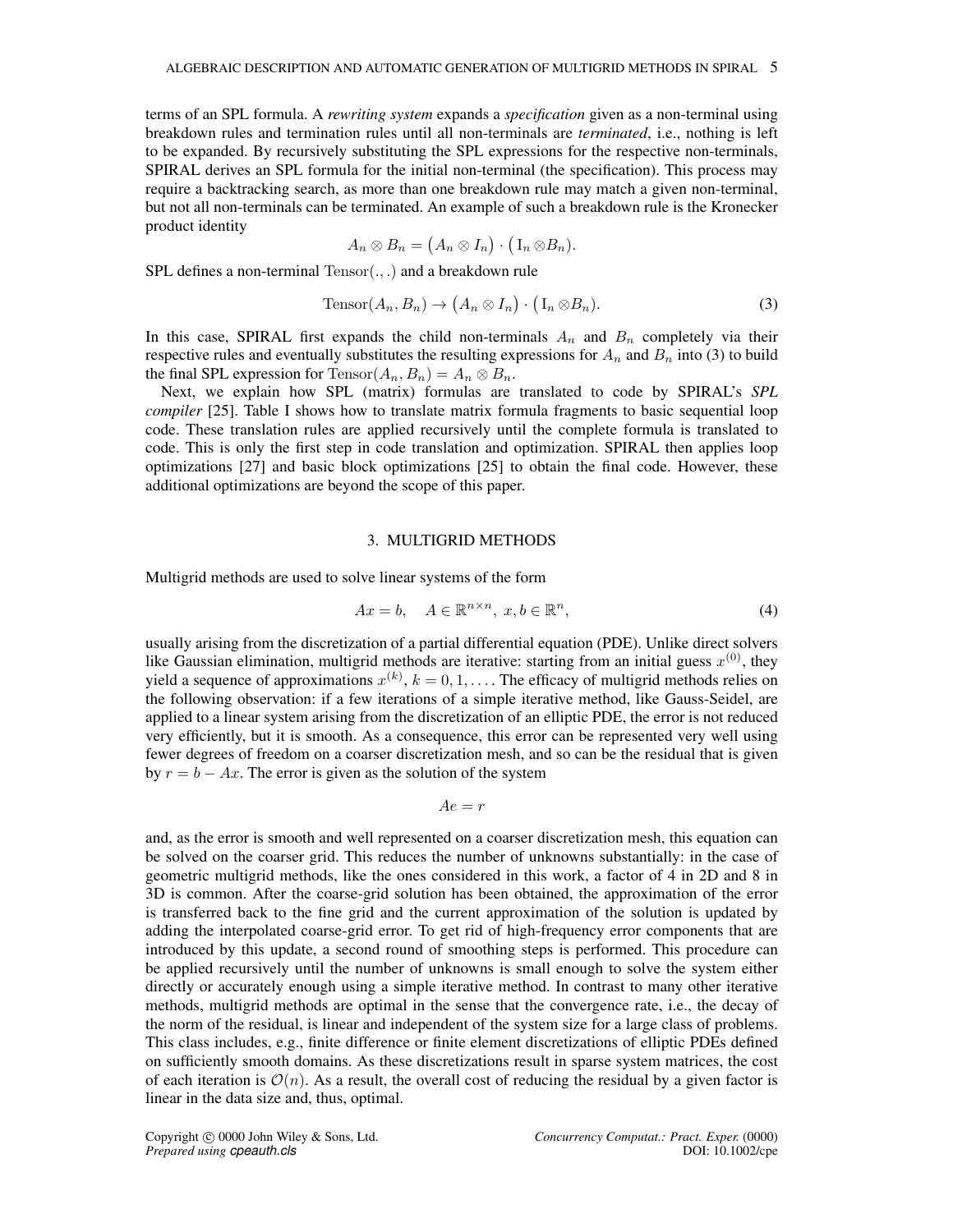Table I. From matrix formulas to code. The subscript of matrices A and B specifies the (square) matrix size.  $x[b:s:e]$  denotes the subvector of x starting at b, ending at e, extracted at stride s.

| Matrix formula                                   | Matlab-style pseudo code                                                                                                                   |
|--------------------------------------------------|--------------------------------------------------------------------------------------------------------------------------------------------|
| $y = I_n x$                                      | for $(i=0; i \le n; i++)$<br>$y[i] = x[i];$                                                                                                |
| $y=0_n x$                                        | for $(i=0; i < n; i++)$<br>$y[i] = 0.0;$                                                                                                   |
| $y = G_{b,s}^{n \times N} x$                     | for $(i=0; i \le n; i++)$<br>$y[i] = x[b+ix];$                                                                                             |
| $y = \mathbf{S}_{b,s}^{N \times n} x$            | $y = 0.0;$<br>for $(i=0; i \le n; i++)$<br>$y[b+ix] = x[i];$                                                                               |
| $y = \text{Tridiag}_n(a, b, c)x$                 | $y[0] = b \star x[0] + c \star x[1];$<br>for $(i=1; i < n-1; i++)$<br>$y[i] = axx[i-1]+b*x[i]+c*x[i+1];$<br>$y[n-1] = a*x[n-2]+b*x[n-1]$ ; |
| $y=(A_n+B_n)x$                                   | $y[0:1:n-1] = A(x[0:1:n-1]) + B(x[0:1:n-1]);$                                                                                              |
| $y=(A_n\cdot B_n)x$                              | $t[0:1:n-1] = B(x[0:1:n-1])$ ;<br>$y[0:1:n-1] = A(t[0:1:n-1])$ ;                                                                           |
| $y = [A_n B_n]x$                                 | $y[0:1:n-1] = A(x[0:1:n-1]) + B(x[n:1:2*n-1]);$                                                                                            |
| $y = \begin{bmatrix} A_n \\ B_n \end{bmatrix} x$ | $y[0:1:n-1] = A(x[0:1:n-1])$ ;<br>$y[n:1:2*n-1] = B(x[0:1:n-1])$ ;                                                                         |
| $y = \left(\prod_{i=0}^{k-1} A_i\right)x$        | $y = x;$<br>for $(i=0; i< k; i++)$<br>$\{x = y; y = A(i, x); \}$                                                                           |
| $y = (\mathbf{I}_m \otimes A_n)x$                | for $(i=0; i\leq m; i++)$<br>$y[i \star n: 1:i \star n+n-1] = A(x[i \star n: 1:i \star n+n-1])$ ;                                          |
| $y = (A_m \otimes I_n)x$                         | for $(i=0; i \le n; i++)$<br>$y[i:n:i+m*n-n] = A(x[i:n:i+m*n-n])$ ;                                                                        |

The efficient implementation of multigrid methods is tedious as it requires knowledge of the target platform like cache sizes, number of registers, etc. Insofar, the implementation of multigrid methods, in a way, optimized for the target platform, shares the same problems and challenges as algorithms in signal processing, e.g., the fast Fourier transform, to which code generation techniques and the automated optimization of the implementations have been applied before.

In order to reuse previously known techniques in the signal processing language SPL [25–27] as part of SPIRAL [12,13,17], a description of multigrid methods in the form of linear transformations is needed. We provide this description and a prototypical implementation.

While multigrid methods can be applied to a large variety of problems, here, we limit ourselves to the simplest possible example, the Poisson equation with Dirichlet boundary conditions in the unit cube of arbitrary dimension, i.e., the partial differential equation

$$
-\Delta u(x) = f(x), \quad x \in \Omega := [0, 1]^d,
$$
  

$$
u(x) = 0, \quad x \in \partial\Omega.
$$
 (5)

*Prepared using cpeauth.cls* 

Copyright c 0000 John Wiley & Sons, Ltd. *Concurrency Computat.: Pract. Exper.* (0000)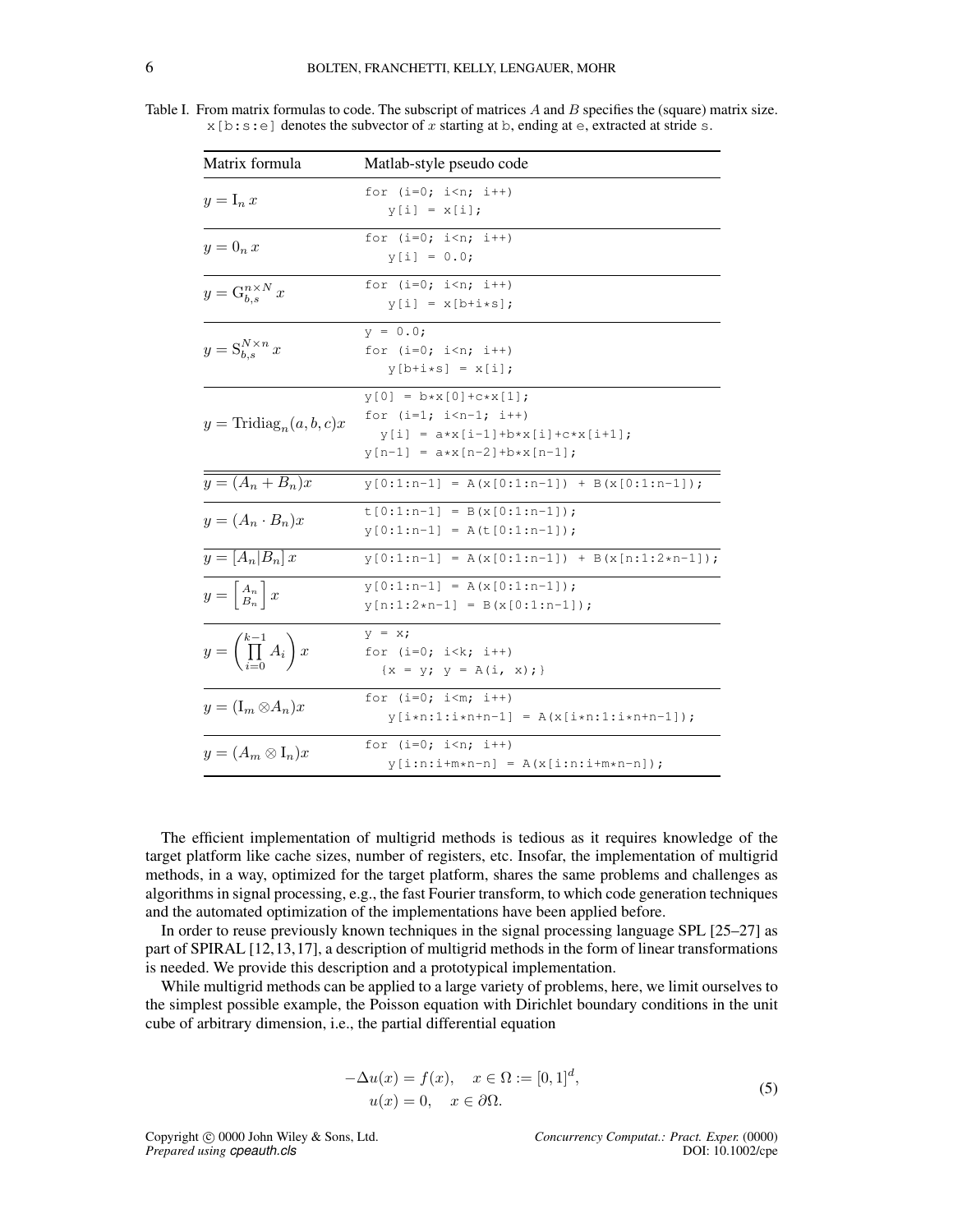In two dimensions, discretization on an  $m \times n$  grid with 2nd-order finite differences yields the system matrix

$$
A = I_m \otimes \frac{1}{(n+1)^2} \operatorname{Tridiag}_n(-1, 2, -1) + \frac{1}{(m+1)^2} \operatorname{Tridiag}_m(-1, 2, -1) \otimes I_n.
$$

Note that we have here eliminated the boundary values from the system, as is standard procedure in the Dirichlet case. Thus, our  $m \times n$  grid encompasses only interior nodes. For a given righthand side  $b \in \mathbb{R}^{m \cdot n}$ , which is obtained by sampling the function f at equidistant points on the two-dimensional grid, the task is to solve  $(4)$  and obtain an approximate solution x of  $(5)$ . The generalization to d-dimensional cubes is straightforward.

#### *3.1. Multigrid methods*

As introduced earlier, multigrid methods make use of the following basic observation. If an iterative method like the Gauss-Seidel method is applied to a linear system arising from the discretization of a partial differential equation and the development of the error is observed, one notices that, while the error is not reduced much, it is smoothed out after a few iterations. A smooth error is well represented on a coarser grid. Therefore, it is reasonable to calculate the residual of the current approximation  $x$ 

$$
r = b - Ax
$$

and solve the residual equation

 $Ae = r$ 

approximately on the coarser grid. The approximate error is then used to update the current guess on the fine grid. In multigrid terminology, this step is denoted as *coarse-grid correction*. Subsequently, an iterative method can be used to smooth the current approximation again. To apply this idea, in addition to an iterative method as a smoother, we also need grid transfer operators and a coarse representation of our problem. Two grid transfer operators are required: a restriction to transfer the residual from the fine to the coarse grid and a prolongation that transfers the approximate error from the coarse to the fine grid. For the latter, usually, interpolation routines are used. As restriction, either (weighted) injection or the adjoint of the prolongation are common. The coarse representation of the system matrix that represents the problem is often chosen as a coarse rediscretization of the underlying problem, or by using variational principles. In most cases, the coarse problem is still too large to be solved directly, so the procedure is applied recursively until the problem is small enough to be solved directly. This results in a multigrid method. In summary, the multigrid method  $MG_i$ , whose index *i* represents the level with  $MG_0$  denoting the original system, is given by Algorithm 1.

# **Algorithm 1** Multigrid cycle  $x_{n_i} = \mathcal{MG}_i(x_{n_i}, b_{n_i})$

 $x_{n_i} \leftarrow \mathcal{S}_i^{\nu_1}(x_{n_i}, b_{n_i})$  {pre-smoothing}  $r_{n_i} \leftarrow b_{n_i} - A_i x_{n_i}$  {calculate residual}  $r_{n_{i+1}} \leftarrow R_i r_{n_i}$  {restrict residual}  $e_{n_{i+1}} \leftarrow 0$  {initialize coarse-level error approximation} if  $i + 1 = l_{\max}$  then  $e_{n_{l_{\text{max}}}} \leftarrow A_{l_{\text{max}}}^{-1} r_{n_{l_{\text{max}}}}$  {direct solve} else for  $j = 1, \ldots, \gamma$  do  $e_{n_{i+1}} \leftarrow \mathcal{MG}_{i+1}(e_{n_{i+1}}, r_{n_{i+1}})$  {recursive call} end for end if  $e_{n_i} \leftarrow P_i e_{n_{i+1}}$  {prolongate coarse-level error approximation}  $x_{n_i} \leftarrow x_{n_i} + e_{n_i}$  {update current approximate solution}  $x_{n_i} \leftarrow \tilde{S}_i^{\nu_2}(x_{n_i}, b_{n_i})$  {post-smoothing (possibly with a different smoother)}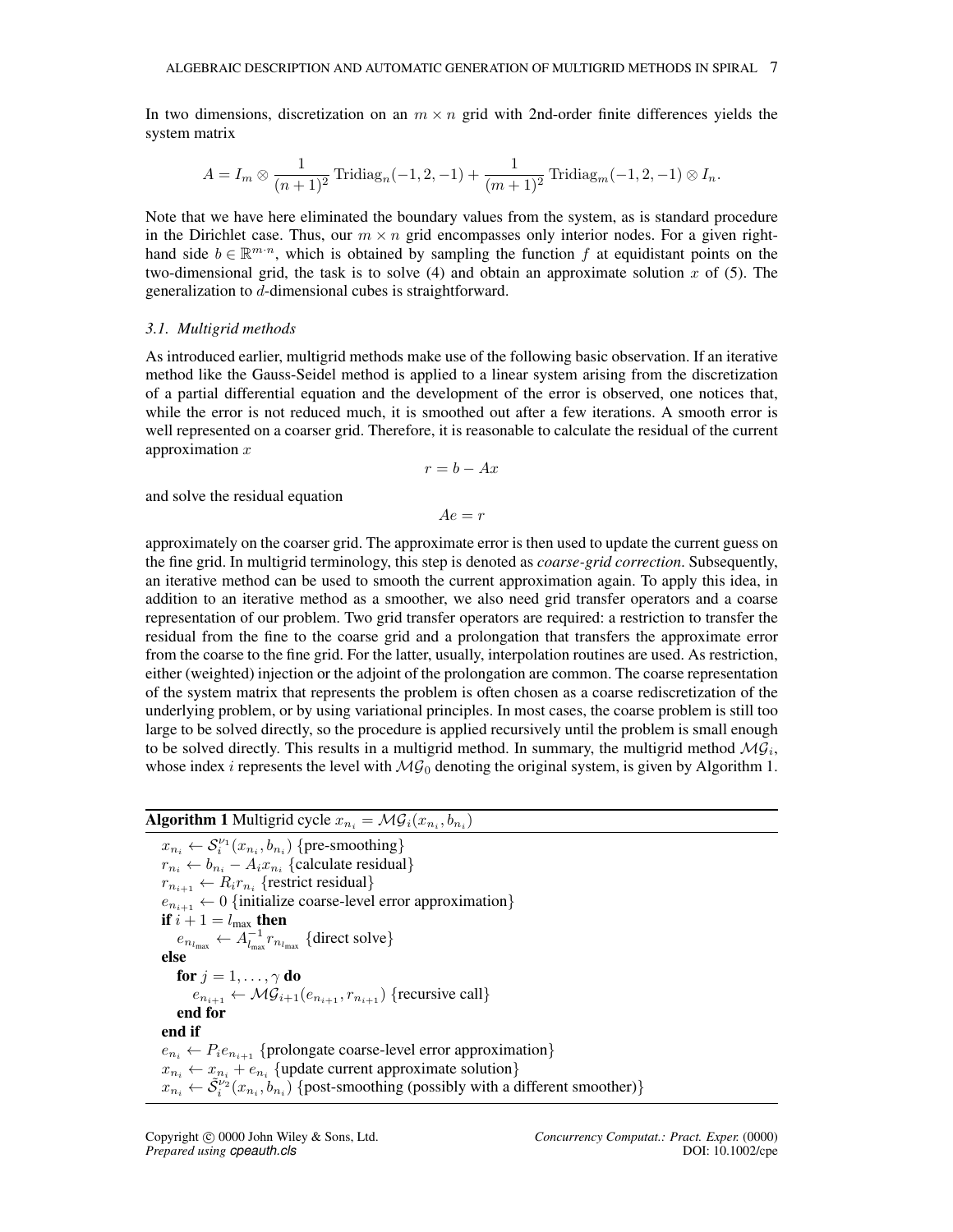In the simplest case, we restrict ourselves to grid sizes m and n, each some power of 2 minus 1, and to a coarsening by a factor of 2. If  $m = n$  this allows the system to be coarsened to one single unknown, allowing for an easy direct solution of the coarsest  $1 \times 1$  "system". For our problem (5), this means that the system matrix  $A = A_0$  on the finest grid is given by

$$
A_0 = I_{(2^k-1)^2} \otimes \frac{1}{(2^{\ell})^2} \operatorname{Tridiag}_{2^{\ell}-1}(-1,2,-1) + \frac{1}{(2^k)^2} \operatorname{Tridiag}_{2^k-1}(-1,2,-1) \otimes I_{2^{\ell}-1}.
$$

In the following, we assume that  $m = n = 2^{\ell_{\text{max}}} - 1$ , i.e.,

$$
A_0 = I_{2^{\ell_{\text{max}}} - 1} \otimes \frac{1}{(2^{\ell_{\text{max}}})^2} \operatorname{Tridiag}_{2^{\ell_{\text{max}}} - 1}(-1, 2, -1) + \frac{1}{(2^{\ell_{\text{max}}})^2} \operatorname{Tridiag}_{2^{\ell_{\text{max}}} - 1}(-1, 2, -1) \otimes I_{2^{\ell_{\text{max}}} - 1} \, .
$$

## *3.2. Smoother*

Often splitting methods are used as smoothers. This includes Richardson, damped Jacobi or successive over-relaxation (SOR). One of the simplest methods, the Richardson method, is given by

$$
x^{(k+1)} = \mathcal{S}_{\text{Richardson},\omega}(x^{(k)},b) = x^{(k)} + \omega\left(b - Ax^{(k)}\right),
$$

where  $\omega$  is chosen suitably. Due to its simplicity, this is our method of choice for our proof of concept.

#### *3.3. Restriction*

The simplest restriction operator is the injection. Injection assigns to every coarse grid point the value at the corresponding fine grid point. In one dimension, this means taking every other grid point, starting with the second one, and can be expressed as

$$
R_{\rm inj} = \begin{bmatrix} 0 & 1 & 0 & 0 & 0 & \dots & 0 & 0 & 0 \\ 0 & 0 & 0 & 1 & 0 & \dots & 0 & 0 & 0 \\ & & \vdots & & & \ddots & & \vdots \\ 0 & 0 & 0 & 0 & 0 & \dots & 0 & 1 & 0 \end{bmatrix} \in \mathbb{R}^{\frac{n-1}{2} \times n}.
$$

Higher-dimensional versions are obtained by taking Kronecker products of the one-dimensional restriction. Note that the injection matrix is a gather matrix,

$$
R_{\rm inj} = G_{1,2}^{(n-1)/2 \times n}.
$$

The injection matrix also plays a vital role in defining the other grid transfer operators. For instance, the full-weighting operator that is the transpose of the linear interpolation times  $\frac{1}{2}$  in one dimension is given by

$$
R_{\text{fw}} = R_{\text{inj}} \cdot \text{Tridiag}_n \left( \frac{1}{4}, \frac{1}{2}, \frac{1}{4} \right).
$$

Again, higher-dimensional variants are obtained by taking the d-fold Kronecker product of the onedimensional variant.

## *3.4. Interpolation*

An example interpolation operator is the linear interpolation, given in one dimension by

$$
P_{\text{lin}} = \text{Tridiag}_n\left(\frac{1}{2}, 1, \frac{1}{2}\right) \cdot R_{\text{inj}}^T.
$$

Also, in the interpolation case, the corresponding higher-dimensional versions can be obtained by forming Kronecker products as in the restriction case.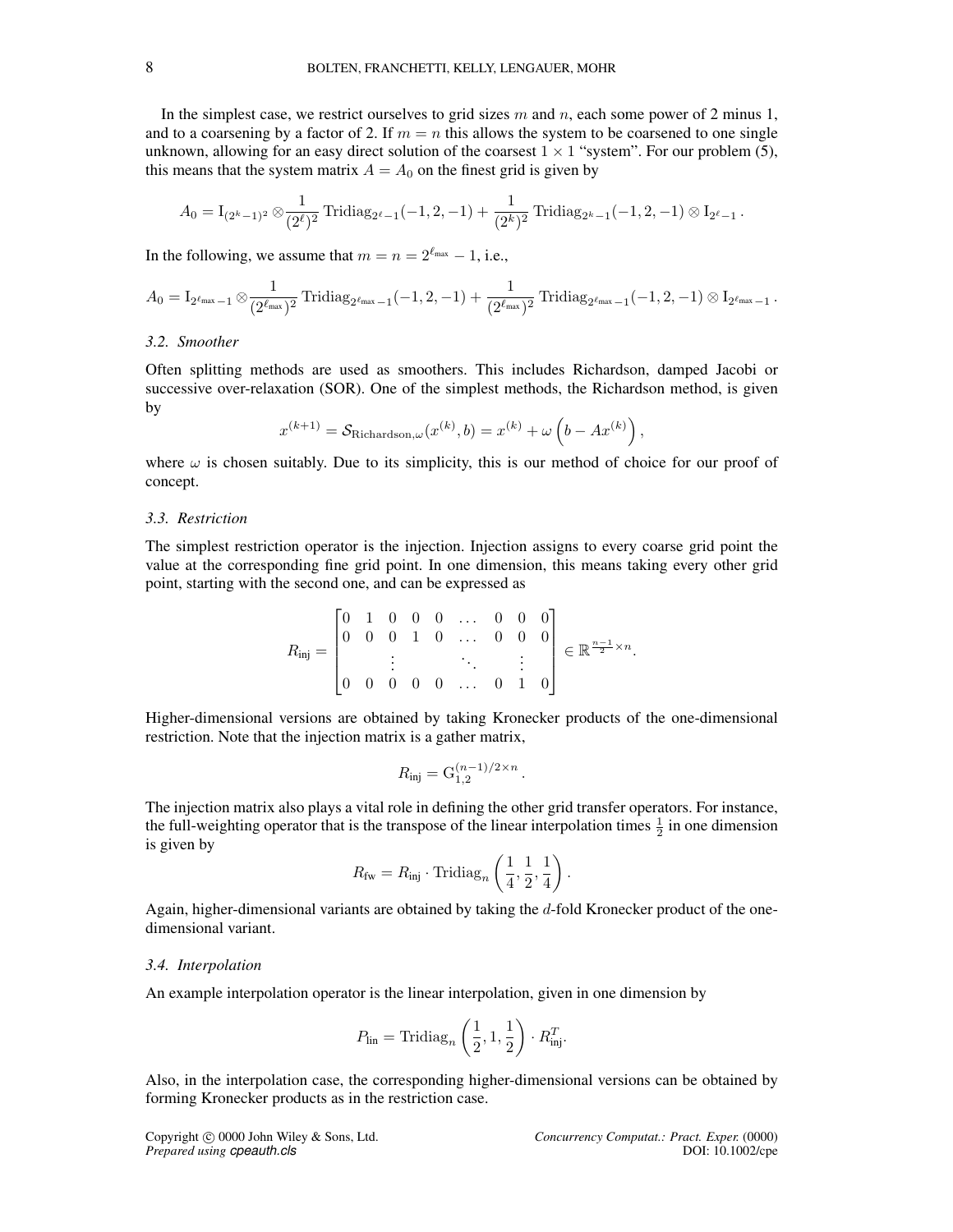#### *3.5. Coarse-grid operator*

As mentioned before, in the simplest case, the coarse-grid operator is just a rediscretization of the original continuous problem. In our case, this means that the operators are given by

$$
A_i = I_{2^{k-i}-1} \otimes \frac{1}{2^{k-i}} \operatorname{Tridiag}_{2^{k-i}-1}(-1,2,-1) + \frac{1}{2^{k-i}} \operatorname{Tridiag}_{2^{k-i}-1}(-1,2,-1) \otimes I_{2^{k-i}-1},
$$
  
 $i = 0,1,\ldots,k-1.$ 

#### 4. ALGEBRAIC DESCRIPTION

The basic operations used in Algorithm 1 are, in principle, not linear but affine, involving not only the current approximate solution but also the right-hand side. To overcome this limitation, the approximation is stacked on top of the right-hand side and the transformations are expressed such that the right-hand side is not changed.

The grid transfer operators do not act on the current approximation and the right-hand side but rather on the residual or the approximation of the error on the coarse grid.

#### *4.1. Multigrid Method*

Following the description in Section 3 and Algorithm 1 we can represent a multigrid method as an operator

$$
MG_{\ell} = S_{\ell}^{\nu_2} \cdot CGC_{\ell} \cdot S_{\ell}^{\nu_1},\tag{6}
$$

composed of three components. The application of the smoothing operator  $S_\ell$  in  $\nu_1$  pre-smoothing and  $\nu_2$  post-smoothing steps and a coarse-grid correction  $CGC_\ell$  in between. Following our block approach, a single application of the operator  $MG_\ell$ , i.e., a single multigrid cycle, will map a pair consisting of old approximate solution and right-hand side onto a pair consisting of a new, improved approximate solution and the right-hand side

$$
\binom{x^{(k+1)}}{b} = MG_{\ell}\left(\begin{matrix}x^{(k)}\\b\end{matrix}\right).
$$

The subscript  $\ell$  is to remind us that one of the central multigrid ideas is to employ the same solution approach recursively for the problems on the coarser grids. Below, we derive an explicit algebraic representation of  $MG_\ell$  by considering its individual components.

## *4.2. Smoother*

The Richardson smoother is described by the following block matrix

$$
\begin{pmatrix} x^{(k+1)} \\ b \end{pmatrix} = \underbrace{\begin{bmatrix} I - \omega A & \omega I \\ 0 & I \end{bmatrix}}_{=: S_{\text{Richardson}, \omega}} \cdot \begin{pmatrix} x^{(k)} \\ b \end{pmatrix}.
$$

#### *4.3. Coarse-Grid Correction*

Let us derive a representation of the coarse-grid correction step of the multigrid method as a linear operator. This is a little more sophisticated than with the smoother. Thus, we first perform it for the case of a hierarchy consisting only of two grid levels.

*4.3.1. Two-level case* In the two-level case, the coarse-grid correction calculates the residual by

$$
r=b-Ax.
$$

Then, the residual is restricted to obtain the coarse residual, i.e.,

$$
r_c = Rr
$$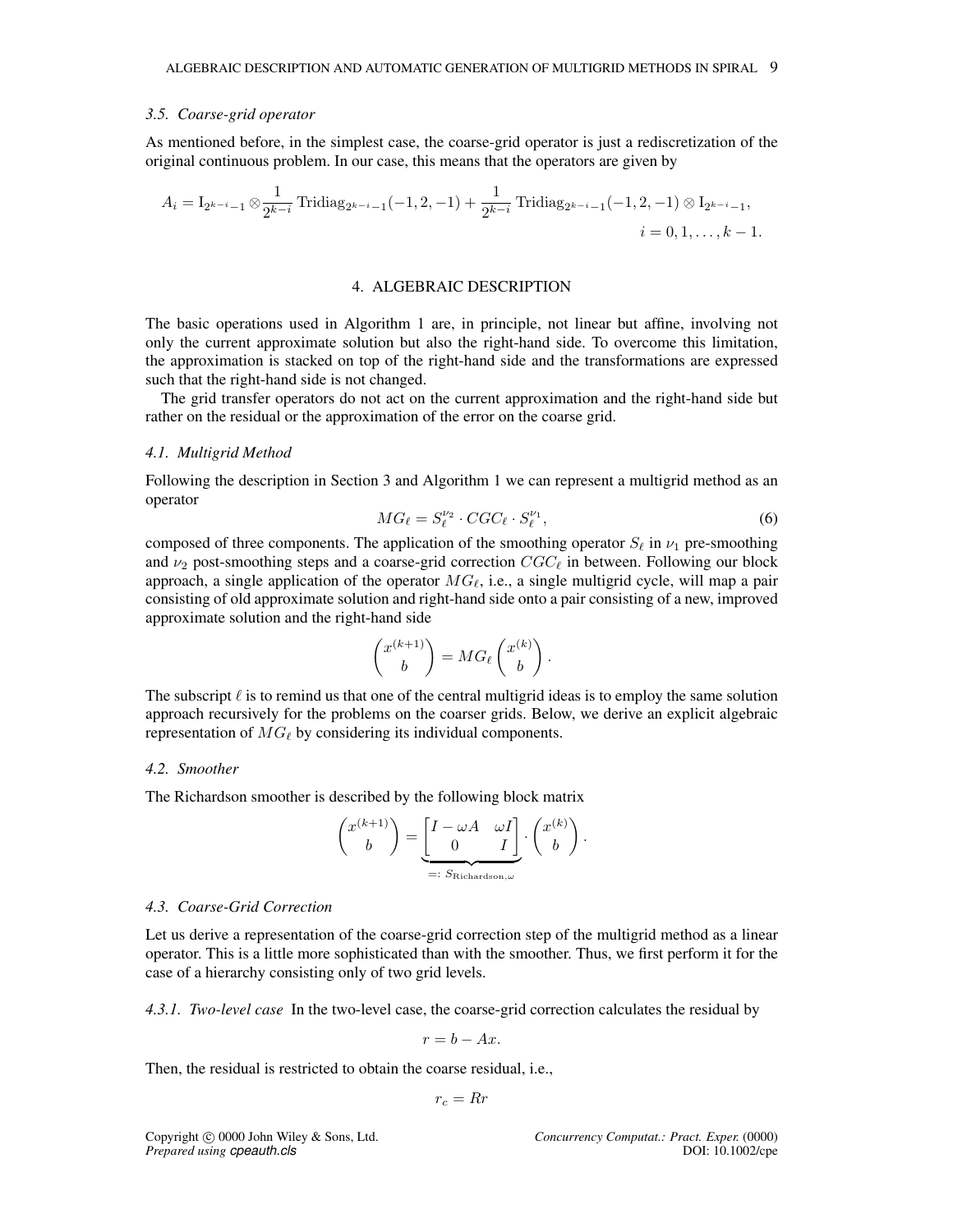and the coarse error is obtained as the solution of the system

$$
A_c e_c = r_c. \tag{7}
$$

The coarse error is then prolongated by

$$
e = Pe_c
$$

and the current approximation is updated by adding this approximation

$$
x = x + e.
$$

Combining everything yields

$$
x = x + PA_c^{-1}R(b - Ax) = (I - PA_c^{-1}RA)x + PA_c^{-1}Rb.
$$
\n(8)

Following the above convention, we obtain

$$
\begin{pmatrix} x^{(k+1)} \\ b \end{pmatrix} = \underbrace{\begin{bmatrix} I - P A_c^{-1} R A & P A_c^{-1} R \\ 0 & I \end{bmatrix}}_{=: CGC} \cdot \begin{pmatrix} x^{(k)} \\ b \end{pmatrix}.
$$
 (9)

*4.3.2. Multilevel case* In a real multigrid method, with a hierarchy consisting of more than two levels, the solution of the linear system (7) is replaced by a recursive call to the multigrid method applied to the coarse system of smaller size.

Let  $CGC_{\ell}$  be the coarse-grid correction at level  $\ell$  within operator (6). The application of the inverse problem matrix  $A_c^{-1}$  on the coarser level to solve (7) will now be replaced by a recursive invocation of multigrid. Effectively the inverse is approximated by

$$
A_c^{-1} \approx \begin{bmatrix} 1 & 0 \end{bmatrix} \cdot MG_{k+1}^{\gamma} \cdot \begin{bmatrix} 0 \\ 1 \end{bmatrix}.
$$

Here,  $\gamma$  is the number of iterations used to solve the coarse system, cf. Algorithm 1. A choice of  $\gamma = 1$  corresponds to a V-cycle, while  $\gamma = 2$  corresponds to a W-cycle. Note that, in the coarse-grid correction scheme, it is essential that one always starts with a zero intial guess for the approximate error on the coarser grids. Hence the top zero block in the vertically stacked operator on the right.

With  $n_\ell$  for the system size at level  $\ell$ , we obtain

$$
CGC_i = \begin{bmatrix} I_{n_i} - P_i \begin{bmatrix} I_{n_{i+1}} & 0 \end{bmatrix} MG_{i+1}^{\gamma} \begin{bmatrix} 0 \\ I_{n_{i+1}} \end{bmatrix} R_i A_i & P_i \begin{bmatrix} I_{n_{i+1}} & 0 \end{bmatrix} MG_{i+1}^{\gamma} \begin{bmatrix} 0 \\ I_{n_{i+1}} \end{bmatrix} R_i \end{bmatrix},
$$
  

$$
I_{n_i}
$$

for  $i = 0, 1, \ldots, k - 3$ , where k is the number of levels, and

$$
CGC_{k-2} = \begin{bmatrix} I_{n_{k-2}} - P_{k-2}A_{k-1}^{-1}R_{k-2}A_{k-2} & P_{k-2}A_{k-1}^{-1}R_{k-2} \\ 0 & I_{n_{k-2}} \end{bmatrix}.
$$

Although these definitions contain two applications of the specified number of iterations of the multigrid method at the next level, the applications can be combined as in (8).

## 5. GENERATING MULTIGRID METHODS USING SPIRAL

In this section, we describe the SPIRAL formalization as SPL breakdown rules of a multigrid solver for an  $n \times n$  discretized 2D Poisson equation with Dirichlet boundary conditions and parameters  $\omega$ , r, and m. The solver uses a Richardson smoother with parameter  $\omega$  and r iterations and injection as restriction operator. It performs m multigrid cycles. Table II summarizes the breakdown rules in  $(10)–(20)$ .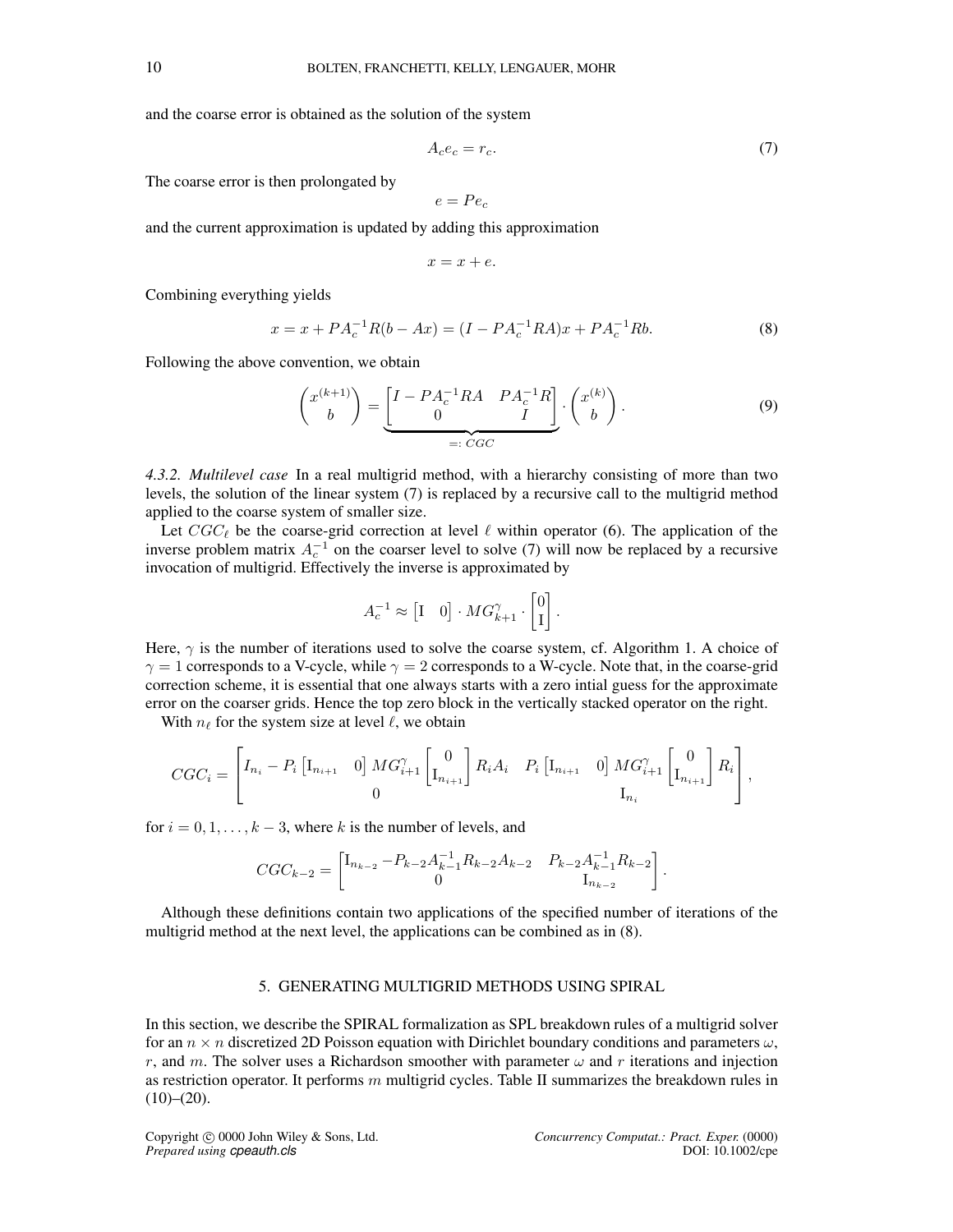Table II. SPIRAL SPL breakdown rules for a multigrid solver MGSolvePDE $_{n,\omega,r,m}$  for a  $n \times n$  discretized 2D Poisson equation with Dirichlet boundary conditions and parameters  $\omega$ , r, and m. The solver uses a Richardson smoother with parameter  $\omega$  and r iterations and injection as restriction operator. It performs m multigrid cycles.

$$
\text{MGSolvePDE}_{n,\omega,r,m} \to [\mathbf{I}_{n2} \mid \mathbf{0}_{n2}] \cdot \left( \prod_{i=0}^{m-1} \text{MGCycle}_{n,\omega,r} \right) \cdot \begin{bmatrix} \mathbf{0}_{n^2} \\ \mathbf{I}_{n^2} \end{bmatrix}
$$
 (10)

$$
MGCycle_{n,\omega,r} \to CGC_{n,\omega,r} \cdot Richardson_{n,\omega,r}
$$
 (11)

$$
CGC_{n,\omega,r} \to \begin{bmatrix} \text{CoarseError}_{n,\omega,r} \\ 0_{n^2} | I_{n^2} \end{bmatrix}
$$
 (12)

 $\text{CoarseError}_{n,\omega,r} \to \text{Interpolate}_n \cdot \text{Scatter}_n \cdot \text{Solve}_{n,\omega,r} \cdot \text{Gather}_n \cdot \text{Residual}_n$  (13)

Interpolate<sub>n</sub> 
$$
\rightarrow
$$
 Tridiag<sub>n</sub> ( $\sqrt{2}/2, \sqrt{2}, \sqrt{2}/2$ )  $\otimes$  Tridiag<sub>n</sub> ( $\sqrt{2}/2, \sqrt{2}, \sqrt{2}/2$ ) (14)

$$
\text{Scatter}_n \to \mathcal{S}_{1,2}^{n \times (n-1)/2} \otimes \mathcal{S}_{1,2}^{n \times (n-1)/2} \tag{15}
$$

Solve<sub>n,\omega,r</sub> 
$$
\rightarrow \begin{cases} \frac{1}{4}I_1, & n = 1\\ \left[I_{((n-1)/2)^2} | 0_{((n-1)/2)^2} \right] \cdot \text{MGCycle}_{(n-1)/2,\omega,r} \cdot \begin{bmatrix} 0_{((n-1)/2)^2} \\ I_{((n-1)/2)^2} \end{bmatrix}, & n > 1 \end{cases}
$$
 (16)

$$
Gather_n \to G_{1,2}^{(n-1)/2 \times n} \otimes G_{1,2}^{(n-1)/2 \times n}
$$
 (17)

Residual<sub>n</sub> 
$$
\rightarrow
$$
 [Tridiag<sub>n</sub>(1, -2, 1)  $\otimes$  I<sub>n</sub> + I<sub>n</sub>  $\otimes$  Tridiag<sub>n</sub>(1, -2, 1) | I<sub>n</sub><sub>2</sub>] (18)

Richardson<sub>n,\omega,r</sub> 
$$
\rightarrow \prod_{i=0}^{r-1} \begin{bmatrix} \text{ResidueLaplace}_{n,\omega} & \omega I_{n^2} \\ 0_{n^2} & I_{n^2} \end{bmatrix}
$$
 (19)

ResidueLaplace<sub>n,\omega</sub> 
$$
\rightarrow
$$
 Tridiag<sub>n</sub>( $\omega$ , 0.5 - 2 $\omega$ ,  $\omega$ )  $\otimes$  I<sub>n</sub> + I<sub>n</sub>  $\otimes$  Tridiag<sub>n</sub>( $\omega$ , 0.5 - 2 $\omega$ ,  $\omega$ ) (20)

The entry point of the rule system is the SPL non-terminal MGSolvePDE $_{n,\omega,r,m}$  that represents a specification of the multigrid solver detailed above. In fact, it corresponds to  $m$  successive applications of  $MG_0$ , i.e., the multigrid operator of (6) for the finest level. (10) translates MGSolvePDE<sub>n, $\omega$ ,r,m to m multigrid *cycles* MGCycle<sub>n, $\omega$ ,r. Next, (11) translates a multigrid cycle to</sub></sub> a Richardson smoother Richardson $_{n,\omega,r}$  followed by a coarse-grid correction CGC $_{n,\omega,r}$ . Note that the order in the formula is reversed, as vectors are applied from right to left. We restrict ourselves here to pre-smoothing. However, this is only for simplicity, not a conceptual limitation.

(12) expresses the coarse-grid correction  $CGC_{n,\omega,r}$  in terms of the coarse error operator CoarseError<sub>n, $\omega$ ,r. (13) explains CoarseError<sub>n, $\omega$ ,r</sub> in terms of Interpolate<sub>n</sub>, Scatter<sub>n</sub>, Solve<sub>n, $\omega$ ,r,</sub></sub> Gather<sub>n</sub>, and Residual<sub>n</sub>. Thus, (13) encodes the choice of the restriction operator to be *injection*. The choice of *linear interpolation* is encoded in (14), which terminates the non-terminal Interpolate<sub>n</sub>. (17) and (15) encode 2D gathering and scattering of every other lattice point in a 2D grid.

The non-terminal Solve<sub>n, $\omega$ , captures the multigrid recursion. It encodes the base case of  $n = 1$ </sub> in which a direct solve is applied, and recurses back to the multigrid cycle MGCycle<sub>n,  $\omega_r$ </sub> for  $n > 1$ . The non-terminal Residual<sub>n</sub> computes the residual. The non-terminal Richardson<sub>n,ω,r</sub> captures the Richardson smoother with parameter  $\omega$  and r iterations. It is reduced to the Laplace residue by (19), which is finally reduced to tridiagonal matrices in (20).

The non-terminals Residual<sub>n</sub>, Interpolate<sub>n</sub>, and ResidueLaplace<sub>n,ω</sub> encode the problem type to be a Poisson equation and the Dirichlet boundary condition via the entries of the tridiagonal matrix.

The rule set (10)–(20) in Table II completely specifies non-terminal MGSolvePDE<sub>n, $\omega$ ,r,m in</sub> terms of basic SPIRAL SPL objects and operators. This is all we need to generate code for MGSolvePDE<sub>n, $\omega$ ,r,m</sub>, as the next section shows. However, the rule set is highly specialized to the particular problem (Poisson equation with Dirichlet boundary condition) and multigrid method choices (Richardson smoother and injection as restriction).

The description of a multigrid solver for an  $n \times n$  discretized 2D Poisson equation, given by (10)–(20) in Table II, is independent of the problem size and can be applied to arbitrarily large problems. However, SPIRAL's code generation provides three distinct use cases. In order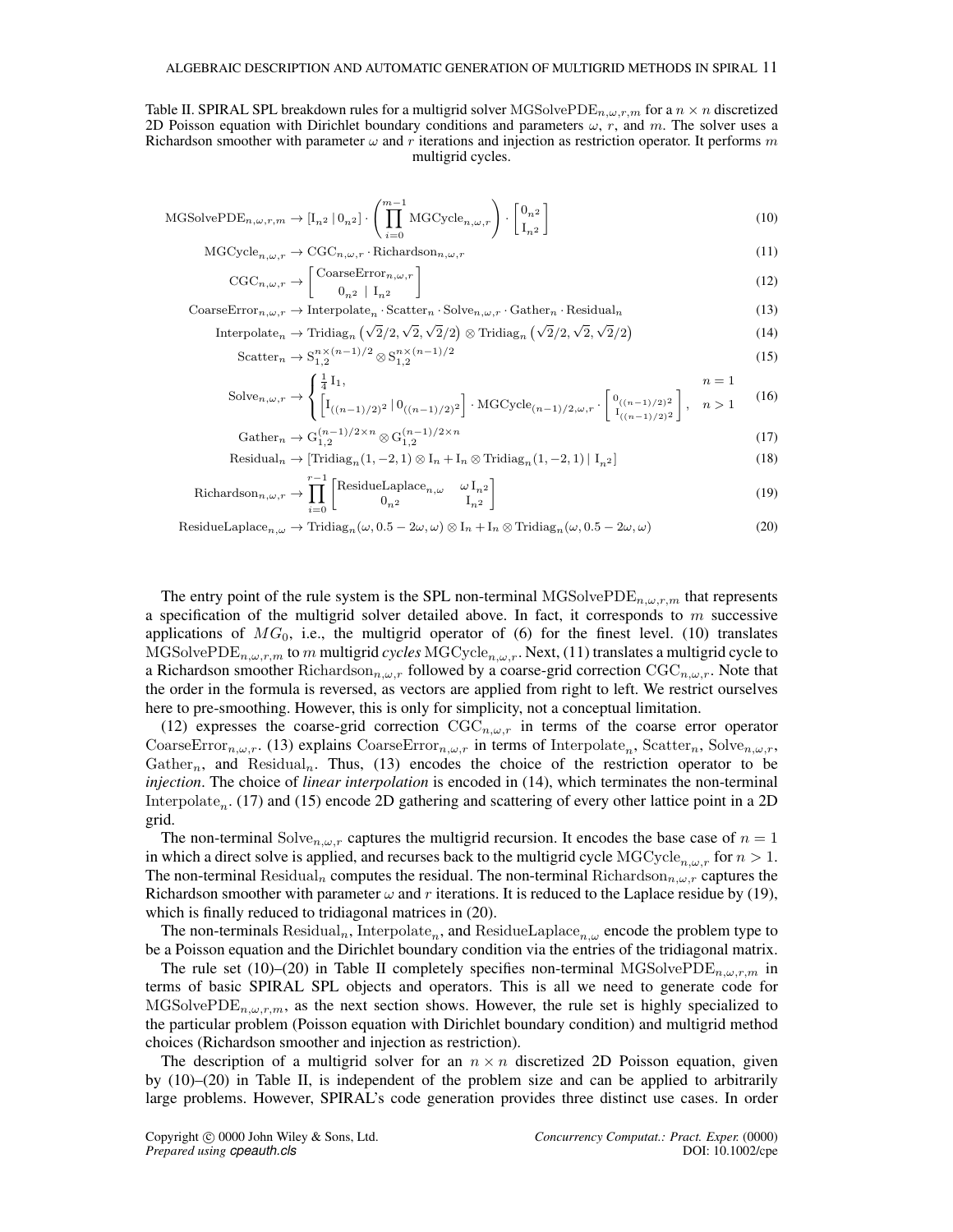of growing complexity, SPIRAL can (1) generate small fixed-size kernels, often called *codelets*, (2) large but fixed-size functions that implement a particular problem size very well using SIMD vector instructions and parallelism, and (3) a general-size library which allows the choice of some configuration parameters and, in particular, the problem size at run time. Step (2) requires looplevel optimizations and step (3) requires delaying of problem decompositions from compile time to runtime and support for online autotuning, which makes these cases much harder than step (1). The inclusion of any new domain in SPIRAL must proceed from case 1 via case 2 to case 3.

Clearly, for practical multigrid solvers, case 3 is the most desirable but also hardest case, and both case 2 and case 3 are subject of future work. However, even case 1, as presented here, has immediate practical use, as evidenced by previous successes in the domains of numerical linear algebra [28], FFTs [29,30], and stencil computations [31]: by generating a large set of appropriately chosen small, fixed-size kernels that implement particular algorithmic choices and that are very well optimized, the following technique from the domain of the *automatic performance tuning* community can be leveraged: a recursive algorithmic skeleton breaks larger problems recursively down into smaller problems, in a *divide and conquer* approach. At some point, the recursion is unrolled and special base cases for both the divide and conquer phase, that implement a small number of recursion levels, are used. These kernels are generated automatically and make up most of the run time. By searching for and selecting the suitable breakdown strategy, *performance portability* (i.e., good performance across a wide range of platforms) is achieved, and the human tuning effort is minimized.

## 6. EXAMPLES AND RESULTS

#### *6.1. Multigrid Cycle*

First, we show SPIRAL-generated code for a  $3 \times 3$  point multigrid cycle. The code is in standard C with data type double. It is fully unrolled and uses pointer dereferencing / pointer arithmetic for all array accesses. All standard SPIRAL back-end optimizations [25] have been applied: array scalarization, copy propagation, common subexpression elimination, algebraic simplification, and constant folding. The code is in single static-assignment (SSA) form, but assignments can be large expressions, i.e., we do not convert to three-address code.

We start with the specification of the code,

$$
MGCycle_{3,0.125,1},\tag{21}
$$

which tells SPIRAL to generate code for a multigrid cycle on a grid of  $3 \times 3$  points for a 2D Poisson equation with Dirichlet boundary conditions. The parameters  $\omega = 0.125$  and  $r = 1$  for the Richardson smoother are fixed (but could be run-time parameters). Further, the restriction is injection. SPIRAL first expands specification (21) using (11) and (12), leading to

$$
\rightarrow CGC_{3,0.125,1} \cdot Richardson_{3,0.125,1}
$$

$$
\rightarrow \begin{bmatrix} \text{CoarseError}_{3,0.125,1} \\ [0_9 | I_9] \end{bmatrix} \cdot \begin{bmatrix} \text{ResidueLaplace}_{3,0.125} & 0.125 I_9 \\ 0_9 & I_9 \end{bmatrix} . \tag{22}
$$

Next, (22) is expanded using (13) and (20), yielding

$$
\rightarrow \begin{bmatrix} \text{Interpolate}_{3} \cdot \text{Scatter}_{3} \cdot \text{Solve}_{3,0.125,1} \cdot \text{Gather}_{3} \cdot \text{Residual}_{3} \\ [0_{9} | I_{9}] \\ \cdot \begin{bmatrix} \text{Tridiag}_{3}(0.125, 0.25, 0.125) \otimes I_{3} + I_{3} \otimes \text{Tridiag}_{3}(0.125, 0.25, 0.125) & 0.125 I_{9} \\ 0_{9} & I_{9} \end{bmatrix} . \end{bmatrix} . \tag{23}
$$

In a final step,  $(23)$  is expanded using  $(14)$ – $(18)$ . We define the tridiagonal matrices

$$
T_1 = \text{Tridiag}_3(\sqrt{2}/2, \sqrt{2}, \sqrt{2}/2)
$$
  
\n
$$
T_2 = \text{Tridiag}_3(1, -2, 1)
$$
  
\n
$$
T_3 = \text{Tridiag}_3(0.125, 0.25, 0.125)
$$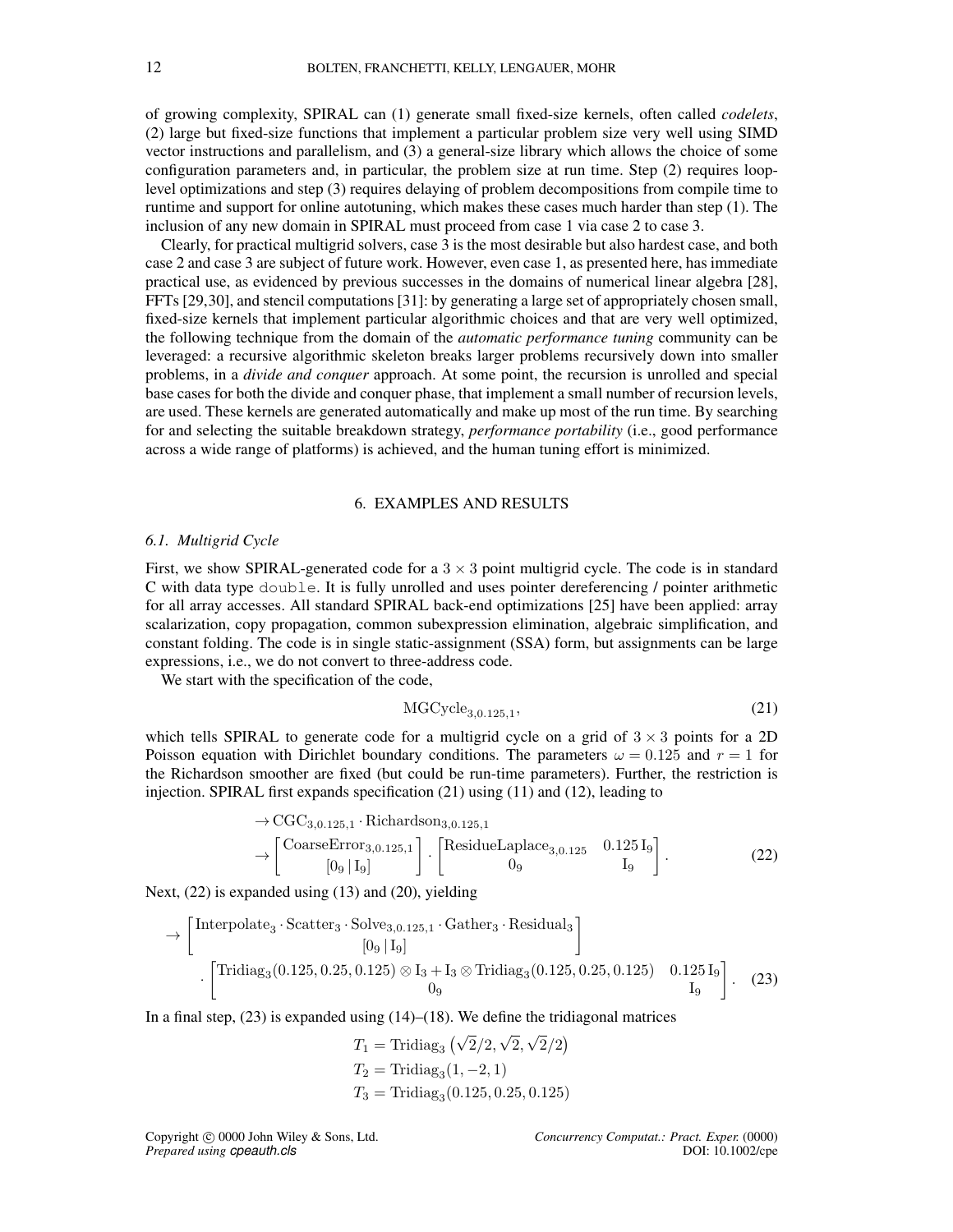and obtain the final expansion

$$
MGCycle_{3,0.125,1} \rightarrow \begin{bmatrix} T_1 \otimes T_1 \cdot S_{1,2}^{3 \times 1} \otimes S_{1,2}^{3 \times 1} \cdot \frac{1}{4} I_1, \cdot G_{1,2}^{1 \times 3} \otimes G_{1,2}^{1 \times 3} \cdot [T_2 \otimes I_3 + I_3 \otimes T_2 | I_9] \\ 0_9 | I_9 \end{bmatrix} \cdot \begin{bmatrix} T_3 \otimes I_3 + I_3 \otimes T_3 & 0.125 I_9 \\ 0_9 | I_9 \end{bmatrix} . \quad (24)
$$

SPL formula (24) is an  $18 \times 18$  matrix and represents the specification (non-terminal)  $\mathrm{MGCycle}_{3,0.125,1}$  as a fully expanded (terminated) SPL formula that contains only basic SPL objects and operators. SPIRAL then uses (3) and the code generation rules from Table I together with the optimizations described in [25, 27] to generate the final code, which is given in Listing 1. The function mgcycle3() requires 60 floating-point operations (additions and multiplications) and runs in 71 clock cycles on a single core of a 3.6 GHz Intel Xeon E3-1290. It loads 18 double precision numbers (144 bytes) of input data, as well as 5 unique double precision constants (40 bytes), and produces 18 double precision outputs (144 bytes). This results in an *arithmetic intensity* of 5.45 bytes/flop. This represents good efficiency relative to the resources used, as the code is scalar single-threaded C that does not leverage SIMD vector instructions and multicore parallelism. The code is in style very similar to the codelets used in FFTW [29].

#### *6.2. Performance Results*

Let us now present preliminary performance results. The multigrid solver problem sizes that we can currently produce with SPIRAL are limited to a few recursion steps  $(n = 1, 3, 7, 15, 31)$ , since we do not support loop optimization and recursive code generation for multigrid solvers, yet. Supporting larger problem sizes is an ongoing research effort that requires internal extensions of the SPIRAL code generation and optimization engines to support the code patterns seen in multigrid solvers. Currently, SPIRAL generates unrolled code and inefficient loop nests and exhausts the instruction cache for small sizes.

We generated small multigrid kernels: a single Richardson step, coarse-grid correction, a multigrid cycle, and a complete multigrid solver for small problem sizes ( $n = 1, 3, 7, 15, 31$ ). We used  $r = 4$  Richardson steps in the multigrid cycle,  $m = 10$  multigrid cycles for a complete solve, and  $\omega = 0.2$  in the Richardson step. We measured the performance of the SPIRAL-generated kernels on a single core of a 3.6 GHz Intel Xeon E3-1290 (SandyBridge) using the Intel C++ Compiler 12.1.5 with option -O3 and SIMDization as well as parallelization turned off. The results are summarized in Table III.

For small sizes, the performance is as expected for SPIRAL-generated L1 cache-resident code. The code performs well for problem sizes where the code fits into the L1 instruction cache. For larger sizes, the generated code becomes large, and the instruction cache is exhausted. At this point, the performance deteriorates. This is an artefact of the missing loop-level and recursion optimizations. As reference, a complete multigrid solver for the discretisation of (5) on a grid with  $n = 7$  in 2D generated by SPIRAL is about 3,500 lines of code when fully unrolled.

As noted in Section 5, small unrolled highly optimized kernels are often used in high-performance libraries as the base of recursion, and usually contain the bulk of the floating-point operations [29]. SPIRAL-based code generation for multigrid solvers would be able to generate highly efficient multigrid codelets to be used in a larger solver despite the fact that code generation is limited to unrolled code due to the missing loop-level optimizations.

## 7. CONCLUSION AND OUTLOOK

We have presented a first example of generating a multigrid solver with the SPIRAL code generation and autotuning system. This shows that the SPIRAL code generator—while up to now having been used mainly for applications in signal processing and alike—can be used to generate multigrid methods for structured grids.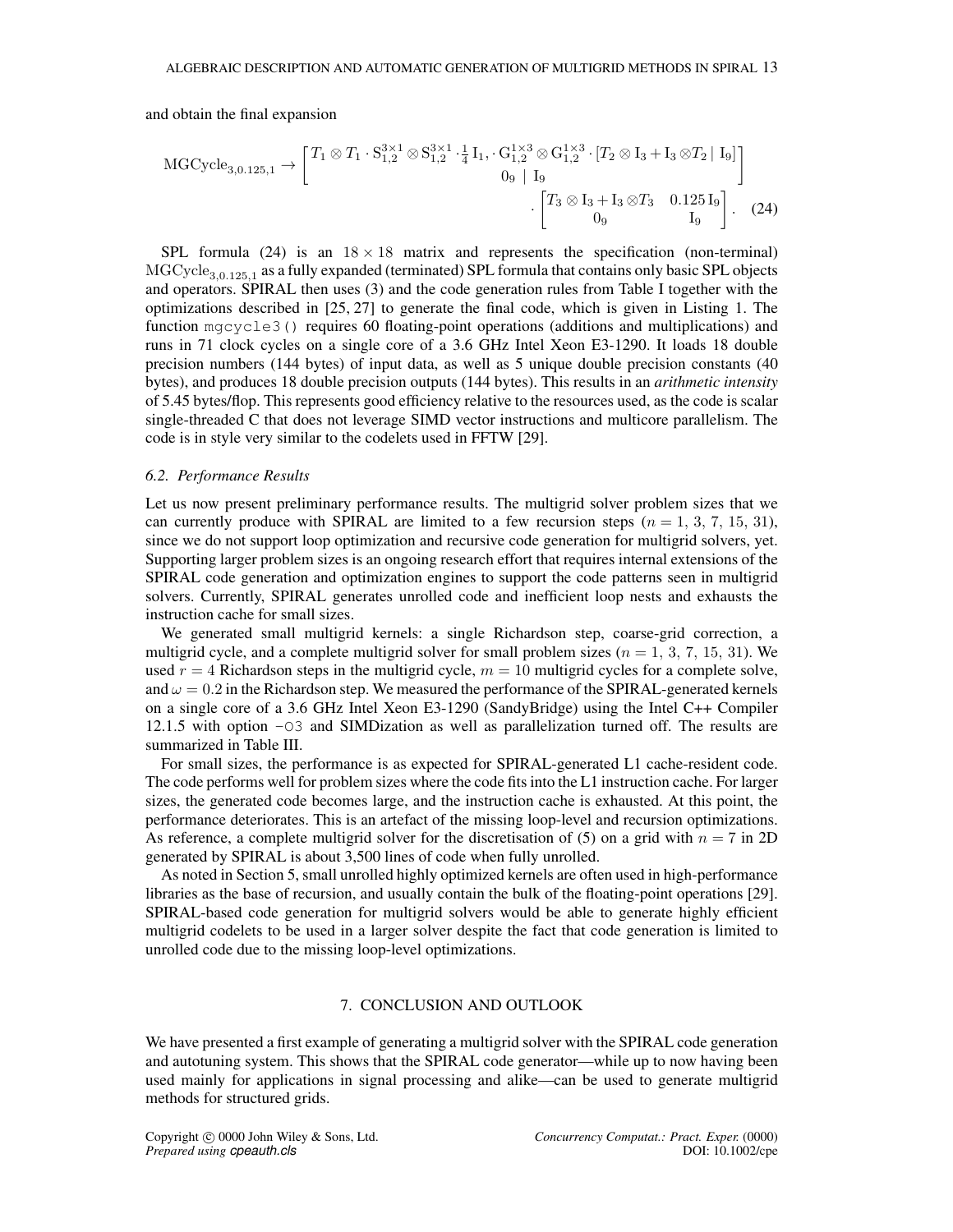Listing 1: Code generated by SPIRAL for the SPL specification  $MGCycle_{3,0.125,1}$ . The function mgcycle3() requires 60 floating-point operations (additions and multiplications) and runs in 71 clock cycles on a single core of a 3.6 GHz Intel Xeon E3-1290.

```
// Multigrid cycle
// input: double X[18], output: double Y[18]
// n = 3, \omega = 0.125, r = 1//
void mgcycle3(double *Y, double *X) {
   double a462, a463, a464, a465, a466, a467, a468, a469,
       a470, a471, a472, a473, a474, a475, a476, a477,
       a478, a479, a480, s507, s508, s509, s510, s511, s514;
    a462 = (0.25** (X));a463 = (0.125**((X + 3)));a464 = (0.125** (X));
   a465 = (0.25**((X + 3)));a466 = (0.125**((X + 6)));
   a467 = (0.25**((X + 6)));
    a468 = (0.25**((X + 1)));a469 = (0.125**((X + 4)));a470 = (0.125**((X + 1)));a471 = (0.25**((X + 4)));a472 = (0.125**((X + 7)));a473 = (0.25**((X + 7)));a474 = (0.25**((X + 2)));a475 = (0.125**((X + 5)));
   a476 = (0.125**((X + 2)));a477 = (0.25**((X + 5)));
    a478 = (0.125**((X + 8)));a479 = (0.25**((X + 8))));
    s507 = (a468 + a469 + a464 + a468 + a476 + (0.125**((X + 10))))s508 = (a464 + a465 + a466 + a465 + a469 + (0.125**((X + 12))))s509 = (a476 + a477 + a478 + a469 + a477 + (0.125**((X + 14)))));s510 = (a469 + a473 + a466 + a473 + a478 + (0.125**((X + 16)))));a480 = (2.0*(a470 + a471 + a472 + a463 + a471 + a475 + (0.125**((X + 13)))));s511 = (0.25 \times (s507 - a480) + s510 + (s508 - a480) + s509));s514 = (0.5*s511);*(Y) = s514;*( (Y + 3)) = s511;*( (Y + 6)) = s514*( (Y + 1)) = s511;*( (Y + 4)) = (2.0 * s511);*( (Y + 7)) = s511;*( (Y + 2)) = 5514;*(Y + 5)) = s511;*( (Y + 8)) = s514;}
```

| Kernel                 | $n=3$ |        | $n = 7$ $n = 15$ $n = 31$ |        |
|------------------------|-------|--------|---------------------------|--------|
| Single Richardson Step | 67    | 369    | 1.757                     | 27.167 |
| Coarse-Grid Correction | 32    | 255    | 1.630                     | 68.012 |
| Multigrid Cycle        | 190   | 1.623  | 19.045                    |        |
| Complete MG Solve      |       | 24.311 |                           |        |

Table III. Performance Results of small multigrid kernels on a single core of a 3.6 GHz Intel Xeon E3-1290 (SandyBridge) using scalar code. All results are given in clock cycles.

For this purpose, no extension of the SPIRAL generator and formal language was necessary because we were able to formulate multigrid as a composition of linear operators. To do so, the current approximation is stacked on top of the affine part of multigrid, which is the right-hand side at the current level, as described at the end of Section 4. The SPIRAL implementation is straightforward, but substantial work remains to be done to scale code generation from kernels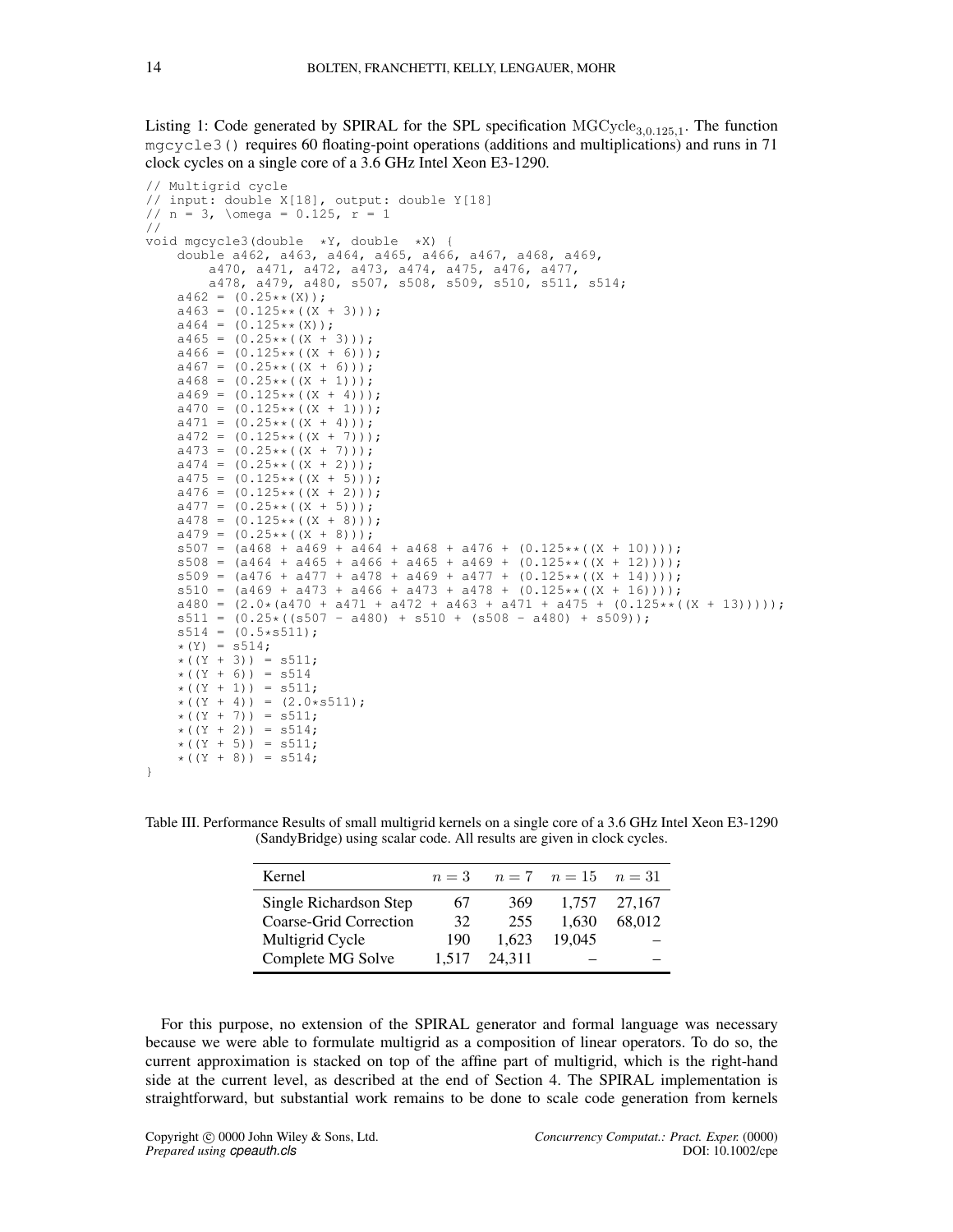to loop code and a full autotuning library. Overall, we conclude that the approach is feasible and demonstrates that the SPIRAL code generation technique can be applied to a broader class of applications.

This work is a first contribution to allow multigrid methods to benefit from SPIRAL's domainspecific code generation and performance optimization capabilities. In addition to exploitation of vector instructions and multicore parallelism, SPIRAL provides powerful mechanisms for automatic selection of storage layout for spatial locality, together with coordinated blocked execution for temporal locality. Further, it applies automatic performance tuning to select good implementation parameters like block sizes. SPIRAL currently performs all its basic block level optimizations like common subexpression elimination, algebraic simplifications, array scalarization, and copy propagation for multigrid code. To scale the approach to larger sizes, three key optimizations need to be adapted to support multigrid code: code pattern specific loop merging, generation of recursive parameterizable implementations from recursive specifications, and parallelism support.

Currently, the parametrization of the choice of restriction, smoother, and PDE are hard-coded into the rules. A challenge for future work on multigrid will be to separate these choices from the rule system and develop a parameterized meta rule system that allows for search over algorithmic choices. This can be achieved by a slight generalization of the current rules and by adding termination and breakdown rules that capture other smoothers and restrictions. Parameterizing the PDE type and boundary conditions is a harder problem, since a number of rules depend on the particular discretization of the PDE and its boundary conditions and, thus, more general right-hand sides of the rules for Residual<sub>n</sub>, Interpolate<sub>n</sub>, and ResidueLaplace<sub>n,ω</sub> will be required.

In the future, we will go on to handle more complex multigrid methods, e.g., for different problems and involving other algorithmic components. We are currently working on identifying possible extensions of SPIRAL that allow for a more elegant formulation of the methods as well as for generation of more efficient code.

#### ACKNOWLEDGEMENTS

Bolten and Lengauer gratefully received funding via project *ExaStencils* [32] in the DFG priority programme 1648 *SPPEXA* (grant numbers BO 3405/2 and LE 912/15). This has been cooperative work that started at the Dagstuhl Seminar *Advanced Stencil-Code Engineering* [33] in April 2015. Kelly was also supported by the EPSRC project *PRISM* (grant number EP/L000407/1). *SPPEXA* also partially supported the attendance of Franchetti and Kelly at this seminar. Mohr is an unfunded member of *SPPEXA* project *TerraNeo* [34]. Franchetti was supported by DARPA under agreement number FA8750-12-2-0291 and HR0011-13-2- 0007. The U.S. Government is authorized to reproduce and distribute reprints for governmental purposes notwithstanding any copyright notation thereon.

#### REFERENCES

- 1. Fedorenko RP. The speed of convergence of one iterative process. *USSR Comp. Math. Math. Phys.* 1964; 4(3):227– 235.
- 2. Bakhvalov NS. On the convergence of a relaxation method with natural constraints on the elliptic operator. *USSR Comp. Math. Math. Phys.* 1966; 6:101–135.
- 3. Brandt A. Multi-level adaptive technique (MLAT) for fast numerical solution to boundary value problems. *Proc. Third Int. Conf. on Numerical Methods in Fluid Mechanics*, *Lecture Notes in Physics*, vol. 18, Cabammes H, Temam R (eds.), Springer-Verlag: Berlin, Heidelberg, New York, 1973; 82–89.
- 4. Hackbusch W. Ein iteratives Verfahren zur schnellen Auflösung elliptischer Randwertprobleme. Rep. 76-12, Institute for Applied Mathematics, University of Cologne 1976.
- 5. Hackbusch W. On the multi-grid method applied to difference equations. *Computing* 1978; 20:291–306.
- 6. McCormick SF, Ruge JW. Multigrid methods for variational problems. *SIAM J. Numer. Anal.* October 1982; 19(5):924–929.
- 7. Braess D, Hackbusch W. A new convergence proof for the multigrid method including the V-cycle. *SIAM J. Numer. Anal.* October 1983; 20(5):967–975.
- 8. Mandel J, McCormick SF, Ruge JW. An algebraic theory for multigrid methods for variational problems. *SIAM J. Numer. Anal.* February 1988; 25(1):91–110.
- 9. Briggs WL, Henson VE, McCormick SF. *A Multigrid Tutorial*. 2nd edn., Society for Industrial and Applied Mathematics, 2000.
- 10. Yavneh I. Why Multigrid methods are so efficient. *Computing in Science and Engg.* 2006; 8(6):12–22.
- 11. Trottenberg U, Oosterlee C, Schüller A. *Multigrid*. Academic Press, 2001.